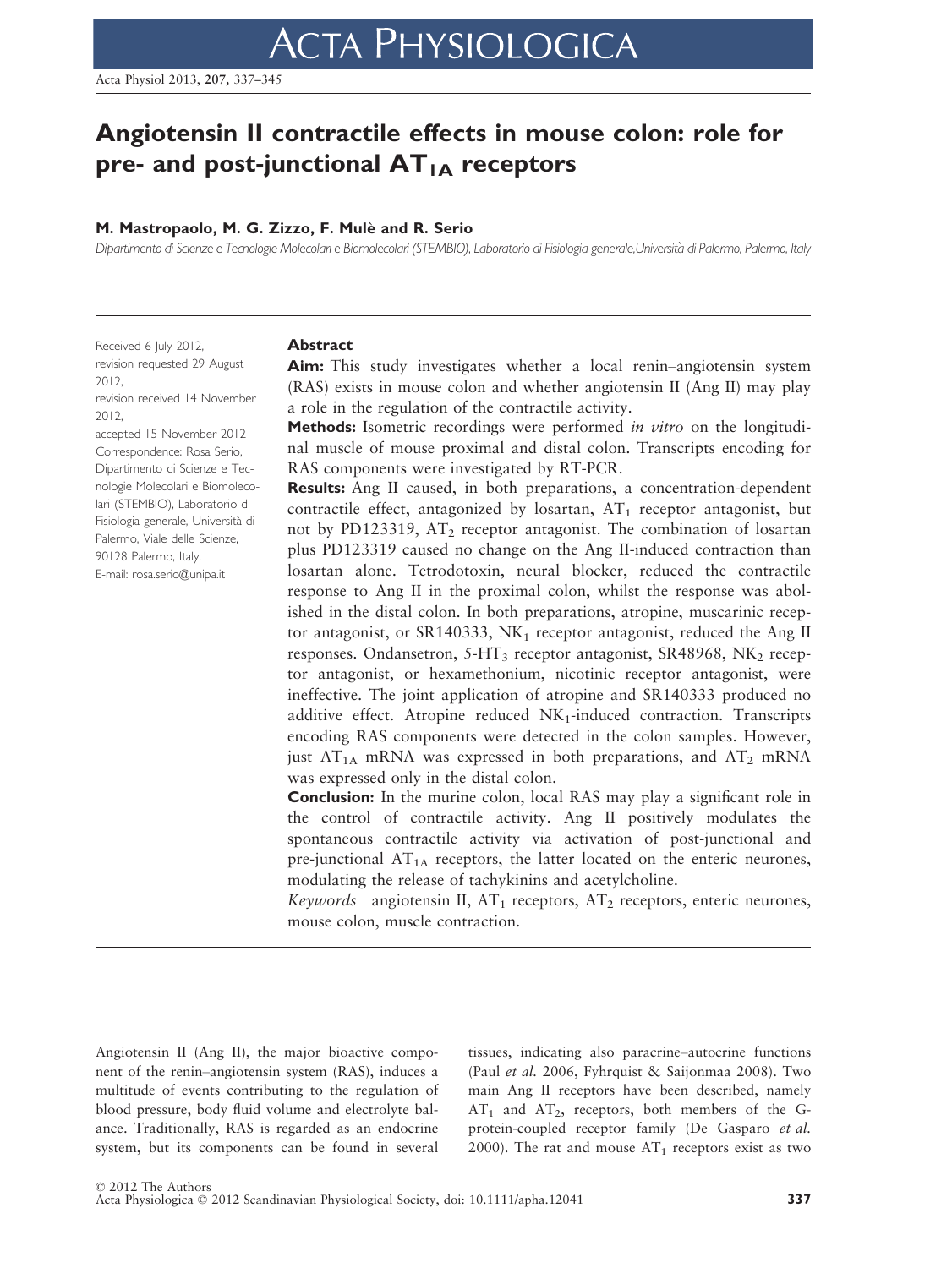distinct subtypes, termed  $AT<sub>1A</sub>$  and  $AT<sub>1B</sub>$ , which are 95% identical in their amino acid sequences. The two subtypes are also similar in terms of their ligand binding and activation properties but differ in their tissue distribution, chromosomal localization, genomic structure and transcriptional regulation (De Gasparo et al. 2000). The  $AT_1$  receptor mediates all classical actions of Ang II in cardiovascular, renal, neuronal, endocrine, hepatic and other target cells. These actions contribute to the maintenance of arterial blood pressure, electrolyte and water balance, thirst, renal function and structural remodelling of cardiovascular tissue (De Gasparo et al. 2000, Jackson 2001).  $AT_2$ receptors, on the other hand, have been suggested to counterbalance most effects that Ang II exerts through the  $AT_1$  receptors (Volpe *et al.* 2003).

Compared to the cardiovascular, renal and central nervous systems, there are only few studies on the role of RAS in the gastrointestinal tract, although intestinal smooth muscle, ion and fluid transporting epithelia and host defence cells, all have the potential to be targets for RAS-mediated regulation. The presence of Ang II receptors at various levels along the GI tract has been demonstrated in human, guinea-pig and rat (Wang et al. 2005, Ewert et al. 2006, Spak et al. 2008), suggesting a potential physiological action. In particular, Ang II has been reported to regulate intestinal fluid and electrolyte transport (Fändriks 2010, 2011). Because intestinal motility has consequent impact on intestinal transit (Nylander 2011), the possibility that Ang II would modulate contractility can be suggested. Indeed, early studies have shown that Ang II induces contractile responses in the longitudinal muscle of guinea-pig small intestine, *via* activation of neural  $AT_1$  receptor, which mediates the release of acetylcholine and substance P, and  $AT_1$  receptor located on smooth muscle cells (Hawcock & Barnes 1993). Subsequently, the expression of  $AT_1$  receptor protein and the mRNA transcript for  $AT_1$  receptors in the guinea-pig enteric nervous system has been confirmed (Wang et al. 2005). Indeed, Ang II-induced contractions primarily mediated through  $AT_1$  receptors located on the musculature have been pharmacologically characterized in isolated human and rat small intestine (Ewert et al. 2006, Spak et al. 2008) and in human oesophagus (Casselbrant et al. 2007).

Thus, in consideration that the role of Ang II in the bowel motility is far from being clear, the aim of this study was to pharmacologically analyse the effects of Ang II on mouse proximal and distal colon contractility, to characterize the subtype(s) of receptor(s) involved and to investigate the action mechanism. Moreover, the eventual existence of a local RAS in mouse colon was investigated by RT-PCR.

## Materials and methods

#### Animals

The study is conforming to Good Publishing Practice in Physiology (Persson & Henriksson 2011). Experiments were performed on adult male mice (C57BL/ 10SnJ; weighing  $25.5 \pm 0.5$  g; Charles River Laboratories, Calco-Lecco, Italy). Animals were killed by cervical dislocation, and after a midline laparotomy, the entire colon was removed (about 15 cm length) and placed in Krebs solution (in mM: NaCl 119; KCl 4.5; MgSO<sub>4</sub> 2.5; NaHCO<sub>3</sub> 25; KH<sub>2</sub>PO<sub>4</sub> 1.2, CaCl<sub>2</sub> 2.5, glucose 11.1).

# Recording of mechanical activity

Mechanical activity of isolated intestinal segments was recorded as previously described (Zizzo et al. 2006, Baldassano et al. 2009). This experimental approach was chosen to study the muscle function under conditions where the influence of external factors is removed, but the muscle itself performs in a manner analogous to its in vivo capacity. Briefly, longitudinally oriented segments (about 20 mm in length) from proximal (immediately distal to the caecum) or distal (about 5 mm proximal to the anus) colon were suspended in a 10-mL organ bath wells with oxygenated (95%  $O_2$  and 5%  $CO_2$ ) Krebs solution (37 °C), anchored at the distal end to an organ holder and at the proximal end secured with a silk thread to a force transducer (FORT 10, Ugo Basile, Biological Research Apparatus, Comerio VA, Italy) for isometric recording of muscular activity (Power-Lab/400 system, Ugo Basile, Italy). Preparations, 200 mg preloaded, were allowed to equilibrate for at least 30 min to develop rhythmic spontaneous contractions. Then, preparations were challenged with 0.1  $\mu$ M isoproterenol or with 10  $\mu$ M carbachol (CCh) until stable responses were obtained. The amplitude of the relaxation induced by isoproterenol in proximal colon was  $0.19 \pm 0.04$  g ( $n = 48$ ) and in distal colon was  $0.23 \pm 0.07$  g (n = 48). The contractile response to CCh in proximal colon was  $1.35 \pm 0.12$  g (n = 48) and in distal colon was  $1.32 \pm 0.19$  g (n = 48).

Non-cumulative concentration–response curves for Ang II, in the absence or in the presence of AT receptor antagonists, were constructed by addition of Ang II for approximately 5 min at 1-h intervals.

In a second set of experiments, a submaximal dose of Ang II (1 nM) was used to determine the effects of tetrodotoxin (TTX), atropine, hexamethonium, ondasetron, SR 140333 and SR48968.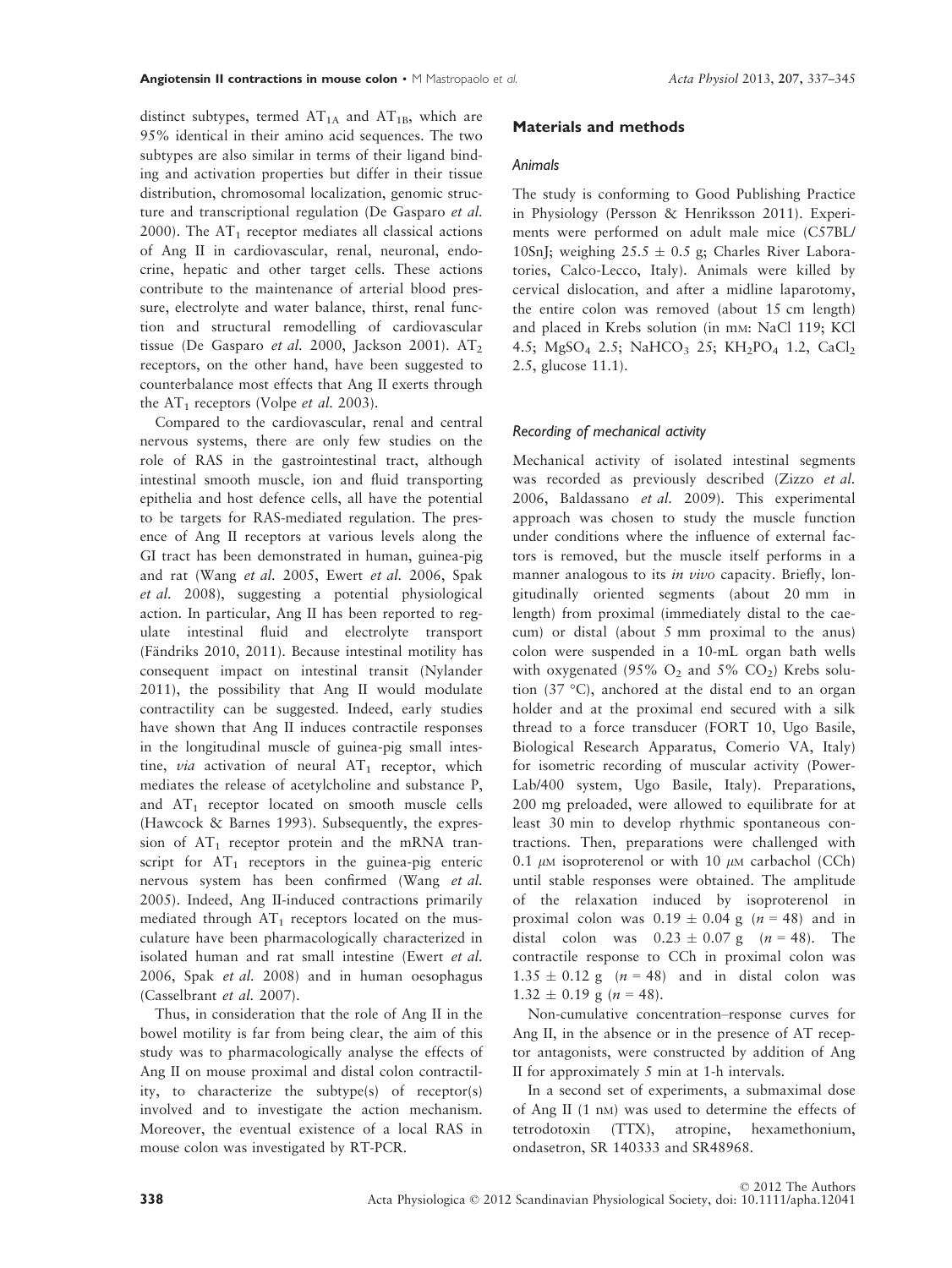# Solution and drugs

Drugs used were atropine sulphate, carbamylcholine chloride (carbachol, CCh), hexamethonium bromide, isoproterenol, ondansetron hydrochloride dehydrate and TTX from Sigma-Aldrich Inc. (St Louis, MO, USA); angiotensin II, 1-[[4-(Dimethylamino)-3-methylphenyl] methyl]-5-(diphenylacetyl)-4,5,6,7-tetrahydro-1H-imidazo[4,5-c] pyridine-6-carboxylic acid ditrifluoroacetate (PD123319) and 2-Butyl-4-chloro-1-[[2′-(1Htetrazol-5-yl)-[1,1′-biphenyl]-4-yl]methyl]-1H-imidazole-5-methanol potassium salt (losartan) from Tocris Bioscience (Bristol, UK); (S)-N-methyl-N[4-(4-acetylamino-4-phenylpiperi-dino)-2-(3,4-dichloro-phenyl) butyl] benzamide (SR48968) and (S)-1-[2-[3-(3,4-dichlorphenyl)-1 (3-isopropoxy-phenylacetyl) piperidin-3yl] ethyl]-4-phenyl-1 azaniabicyclo[2.2.2] octane chloride (SR140333) were gifts from Sanofi Recherche (Montpellier Cédex, France); [Sar<sup>9</sup>, Met  $(O_2)^{11}$ ]-substance P was from Calbiochem-Novabiochem (Laufelfingen, Switzerland). SR48968 and SR140333 were dissolved in dimethyl sulphoxide (0.1% final concentration), and [Sar<sup>9</sup>, Met  $(O_2)^{11}$ ]-substance P was dissolved in diluted acetic acid. All the other drugs were dissolved in distilled water. Working solutions were then dissolved in Krebs solution.

# RNA preparation and RT-PCR analysis

Total RNA was extracted from whole thickness proximal and distal colon, and cDNA was prepared as previously described (Zizzo et al. 2011). The oligonucleotide primers for amplification of cDNA (30 ng per reaction) encoding for angiotensin II type 1 subtype A and B receptors  $(AT<sub>1A</sub>, AT<sub>1B</sub>)$ , angiotensin II type 2 receptor (AT2), angiotensinogen (AGT), angiotensin-converting enzyme (ACE), renin and  $\beta$ -actin were designed from published mouse cDNA

sequences and are summarized in Table 1. PCR analysis was performed in triplicate. Each PCR cycle consisted of denaturing at 94 °C for 45 s, annealing at 56 °C (AT<sub>1A</sub> receptor, AGT and  $\beta$ -actin) for 60 s or at 48 °C (AT<sub>1B</sub> receptor and ACE) for 45 s or 58 °C (renin) for 45 s or 40 °C (AT<sub>2</sub> receptor) for 60 s and extension at 72 °C for 1 min. This was repeated for 35 cycles, followed by extension at 72 °C for 15 min. The amplimers were separated on a 1.8% agarose gel containing 0.5  $\mu$ g mL<sup>-1</sup> of GelStar Nucleic Acid Gel Stain (Lonza Rockland, ME USA) for visualization.

# Statistical analysis

All data are presented as means  $\pm$  SEM: 'n' indicates the number of animal preparations. Contractile responses induced by Ang II were reported as a percentage of the effect induced by 10  $\mu$ M CCh. Ang II responses were fitted to sigmoid curves (Prism 4.0, Graph-PAD, San Diego, CA, USA), and  $EC_{50}$  values with 95% confidence limits (CLs) were determined. Antagonist potency was expressed as the negative logarithm of the concentration of the antagonist required to cause a twofold rightward shift of the agonist dose -response curve (p $A_2$  value), calculated by nonlinear regression analysis of the individual dose–response curves. Statistically significant differences were calculated by Student's t-test or by analysis of variance followed by Bonferroni's test.  $P \leq 0.05$  was considered statistically significant.

# **Results**

### Intestinal muscle contractility in vitro

Ang II (0.001–100 nm) induced, concentration dependently, a contractile effect in both preparations, with similar potency (proximal colon:  $EC_{50}$ : 0.08 nm, 95%

Table 1 Primer sequences for reverse transcription–polymerase chain reaction (RT-PCR)

| RAS component         | Primer sequences                        | Fragment size |
|-----------------------|-----------------------------------------|---------------|
| Angiotensinogen (AGT) | Forward: 5'-TATCCACTGACCCAGTTCTTT3'-    | $133$ bp      |
|                       | Reverse: 5'-AGTGAACGTAGGTGTTGAAA3'-     |               |
| Renin                 | Forward: 5'-ATGAAGGGGGTGTCTGTGGGGTC3'-  | $194$ bp      |
|                       | Reverse: 5'-ATGTCGGGGAGGGTGGGCACCTG3'-  |               |
| <b>ACE</b>            | Forward: 5'-CTGCGTAGAGGTGCCAACC3'-      | 357 bp        |
|                       | Reverse: 5'-ACGGTGTCACGTTTGGGATG3'-     |               |
| $AT_{1A}$             | Forward: 5'-TCACCTGCATCATCATCTGG3'-     | $204$ bp      |
|                       | Reverse: 5'-AGCTGGTAAGAATGATTAGG3'-     |               |
| $AT_{1B}$             | Forward: 5'-TGGCTTGGCTAGTTTGCCG3'-      | $121$ bp      |
|                       | Reverse: 5'-ACCCAGTCCAATGGGGAGT3'-      |               |
| AT <sub>2</sub>       | Forward: 5'-TCCTTTTGATAATCTCAAC3'-      | 310bp         |
|                       | Reverse: 5'-CAAACACTTTGCACATCACA3'-     |               |
| $\beta$ -Actin        | Forward: 5'-CCGCCCTAGGCACCAGGGT3'-      | $300$ bp      |
|                       | Reverse: 5'-GGCTGGGGTGTTGAAGGTCTCAAA3'- |               |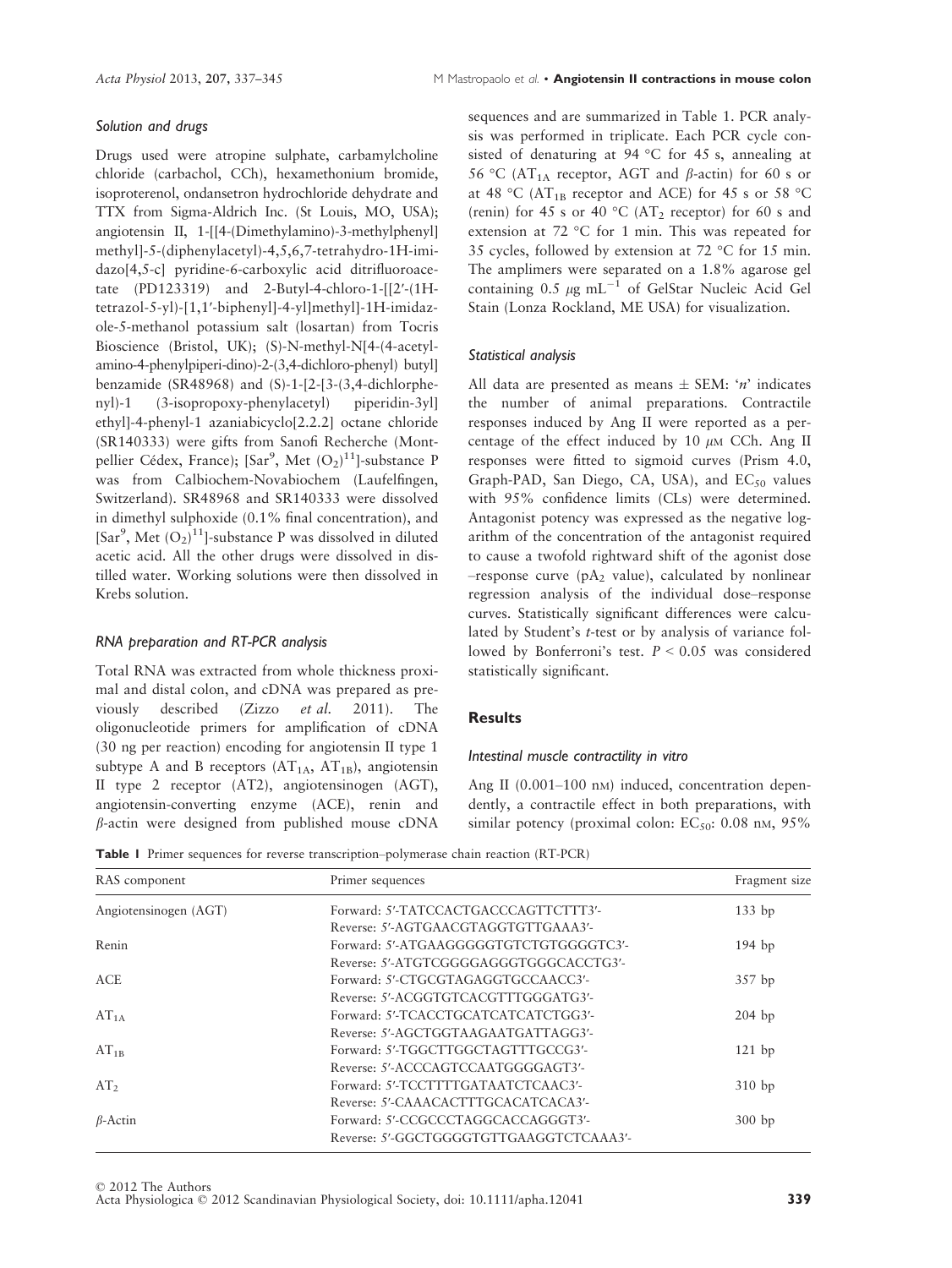Cls  $0.03-0.23$  nM,  $n = 12$ ; distal colon:  $EC_{50} = 0.05$  nm, 95% Cls 0.02–0.09 nm,  $n = 12$ ) (Fig. 1–3). At the dose of 10 nM, the maximal response was observed, being in absolute values  $958.5 \pm 15.0$  mg  $(n = 12)$  in proximal and  $765.5 \pm 18.2$  mg (n = 12) in distal colon. An inhibitory/relaxant effect induced by Ang II was never observed, at any concentration tested. The responses to Ang II were antagonized in a concentration-dependent fashion (pA<sub>2</sub> = 9.8  $\pm$  0.05 and 10.1  $\pm$  0.02) by losartan,  $AT_1$  receptor antagonist (Fig. 2), whilst PD123319 (up to 0.1  $\mu$ M), AT<sub>2</sub> receptor antagonist, was without any effect (Fig. 3). AT receptor antagonists had no effects on the spontaneous activity. The combination of losartan (10 nm) plus PD123319 (0.1  $\mu$ M) showed identical results to those of losartan alone (Fig. 3).

The neural toxin, TTX  $(1 \mu M)$ , reduced the contractile response to a submaximal dose of Ang II (1 nM) in the proximal colon, whilst abolished it in the distal colon (Fig. 4).

To characterize the neural pathway(s) mediating the indirect (TTX-sensitive) contractile effect induced by activation of  $AT_1$  receptors, Ang II was tested in the presence of antagonists for cholinergic, serotoninergic or tachykinergic receptors, the main excitatory system involved in the control gut motility. Atropine  $(1 \mu M)$ , muscarinic receptor antagonist, or SR140333

 $(0.1 \mu M)$ , NK<sub>1</sub> receptor antagonist, reduced the excitatory effects induced by Ang II (1 nM) in both proximal and distal colon (Fig. 4). On the contrary, ondansetron  $(0.1 \mu M)$ , 5-HT<sub>3</sub> receptor antagonist, SR48968 (0.1  $\mu$ M), NK<sub>2</sub> receptor antagonist, or hexamethonium (30  $\mu$ M), nicotinic receptor antagonist, were ineffective (Fig. 4). No differences were found in the effects induced by TTX, atropine and SR140333 on Ang II responses. Moreover, the combination of atropine (1  $\mu$ M) and SR 140333 (0.1  $\mu$ M) produced no additive effect (Fig. 4). None of the antagonists used had any significant influence on the spontaneous contractile activity.

Lastly, as shown in Fig. 5, atropine  $(1 \mu M)$  significantly reduced the contraction evoked by a specific  $NK_1$  receptor agonist,  $[Sar^9, Met(O_2)^{11}]$ -substance P (1  $\mu$ M), whilst SR140333 (0.1  $\mu$ M) failed to affect the contraction evoked by CCh  $(10 \mu)$  in distal colon. Same results were obtained in the proximal colon.

# Transcripts encoding RAS components in proximal and distal colon

Transcripts encoding renin, AGT, ACE and  $AT<sub>1A</sub>$ receptors were found in the whole thickness preparations (Fig. 6).  $AT_{1B}$  mRNA was not expressed in both preparations, whilst  $AT_2$  mRNA was expressed just in the distal colon (Fig. 6).



Figure 1 Original recordings showing the mechanical responses evoked by CCh, isoproterenol (ISO) or Ang II in mouse proximal and distal colon.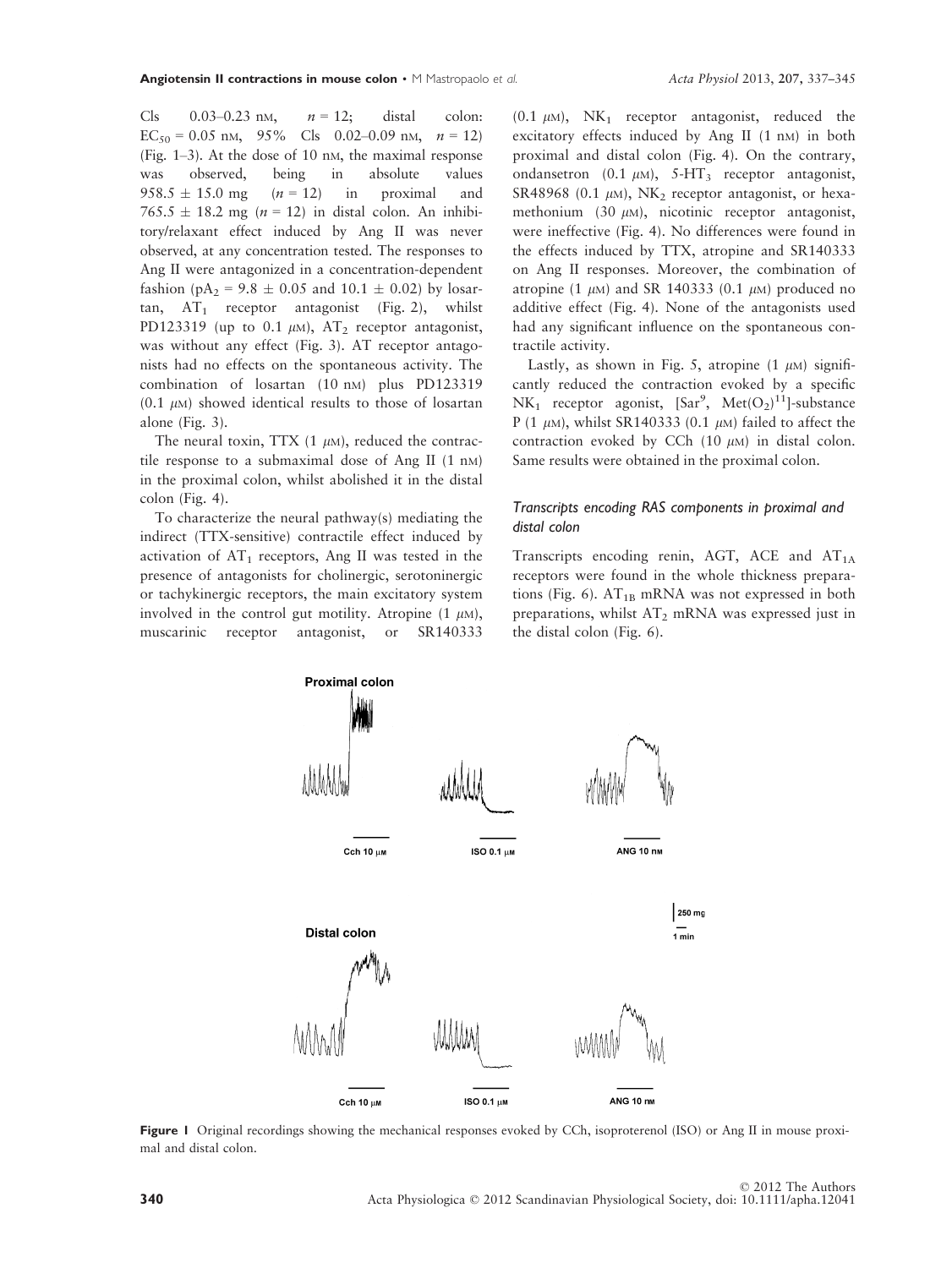

Figure 2 Concentration–response curves to Ang II before and after different concentrations of losartan,  $AT_1$  receptor antagonist  $(n = 4 \text{ each})$ , in mouse proximal and distal colon. Data are means  $\pm$  SEM and are expressed as percentage of the maximal effect induced by 10  $\mu$ M CCh. The values for the control curves are the means of the control data obtained before each treatment  $(n = 12$  for both proximal and distal colon). \*  $P < 0.05$  when the concentration–response curves were compared to those obtained in the respective control condition.



Figure 3 Concentration–response curves to Ang II before and after PD123319 (0.1  $\mu$ M,  $n = 3$ ), AT<sub>2</sub> receptor antagonist, losartan (10 nM,  $n = 3$ ), AT<sub>1</sub> receptor antagonist or PD123319 plus losartan ( $n = 3$ ) in mouse proximal and distal colon. Data are means  $\pm$  SEM and are expressed as percentage of the maximal effect induced by 10  $\mu$ M CCh. The values for the control curves are the means of the control data obtained before each treatment ( $n = 9$  for both proximal and distal colon).\*  $P < 0.05$  when the concentration–response curves were compared to those obtained in the respective control condition.

#### **Discussion**

Ang II, the main effector peptide in the renin–Ang system (RAS), is known to elicit a wide range of diverse cellular responses, including growth, proliferation and vascular smooth muscle contraction. It has gradually become evident that in addition to the 'circulating RAS', there is also a 'local RAS' able to generate all bioactive Ang peptides in several tissues and organs, making RAS also a paracrine–autocrine system (Paul et al. 2006, Fyhrquist & Saijonmaa 2008).

Ang II acts via cell surface receptors subdivided into  $AT_1$  or  $AT_2$  type, characterized using selective ligands (De Gasparo et al. 2000). In rodents, two isoforms of the  $AT_1$  receptor are expressed, termed  $AT_{1A}$  and  $AT_{1B}$ .  $AT_{1A}$  receptors occur predominantly in vascular smooth muscle cells, liver, lung and kidney, whereas  $AT_{1B}$  can be found mainly in adrenal and anterior

pituitary (Johren et al. 2003).  $AT_2$  receptors are expressed at certain locations in the adult organisms such as in the adrenal gland, brain and myocardium as well as in the vasculature (Fyhrquist & Saijonmaa 2008). Data from our experiments indicate that in mouse colon, a local RAS system exists supporting a local action played by Ang II (and its receptors) in the regulation of the gastrointestinal function. Moreover, evidence suggests that RAS dysfunction may potentiate immune-based diseases such as IBD, raising the possibility that local RAS system may become a potential therapeutic target in a various gastrointestinal diseases (Garg et al. 2012).

Thus, considering that the actions Ang II on gastrointestinal wall musculature have not been thoroughly investigated, we aimed to investigate whether or not Ang II could be considered a modulator of the spontaneous intestinal motor activity using as experimental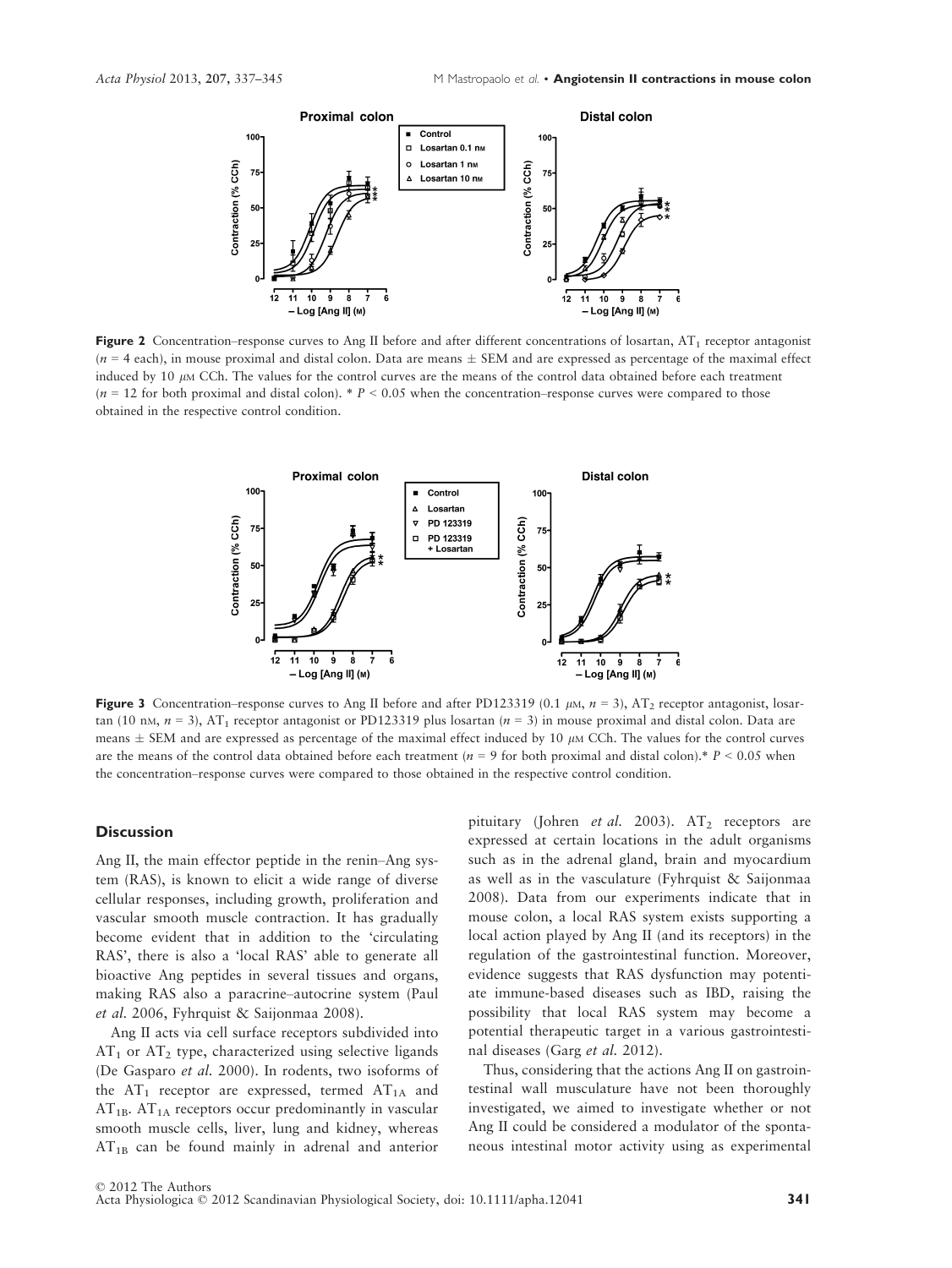

of the Na<sup>+</sup> voltage-gated neural channel blocker, TTX (1  $\mu$ M,  $n = 5$ ), the muscarinic receptor antagonist, atropine (1  $\mu$ M,  $n = 4$ ), the 5-HT<sub>3</sub> receptor antagonist, ondansetron (0.1  $\mu$ M,  $n = 3$ ), the NK<sub>1</sub> receptor antagonist, SR140333 (0.1  $\mu$ M,  $n = 4$ ), the NK<sub>2</sub> receptor antagonist, SR48968 (0.1  $\mu$ M,  $n = 3$ ), or the nicotinic receptor antagonist, hexamethonium (30  $\mu$ M,  $n = 3$ ). Data are means  $\pm$  SEM and are expressed as percentage of the maximal effect induced by 10  $\mu$ M CCh. The graphed value for the control bar is the mean of the control data obtained before each treatment. \*P < 0.05 when compared to the respective own control condition.



agonist [Sar<sup>9</sup>, Met(O<sub>2</sub>)<sup>11</sup>]-substance P (1  $\mu$ M) in the absence or in the presence of the muscarinic receptor antagonist, atropine (1  $\mu$ M,  $n = 3$ ), and of CCh (10  $\mu$ M) in the absence or in the presence of the  $NK_1$  receptor antagonist,  $SR140333$ (0.1  $\mu$ M,  $n = 3$ ) in mouse distal colon. Data are means  $\pm$  SEM and are expressed as percentage of the maximal effect induced by 10  $\mu$ M CCh. \*P < 0.05 when compared to the respective own control condition.

model the longitudinal muscle of mouse colon. Our experiments showed a concentration-dependent contractile effect in response to Ang II in both proximal and distal colon. The concentration–response curve was significantly shifted to the right by the  $AT_1$  receptor antagonist losartan, indicating an  $AT_1$  receptormediated effect. The calculated  $pA_2$  values are in line with other reports (Schambye et al. 1994, De Godoy & De Oliveira 2002). Moreover, Ang II effects were unaffected by the  $AT_2$  receptor antagonist, PD123319. These observations are in agreement with the previous studies in the human oesophageal muscle (Casselbrant et al. 2007), in the guinea-pig, rat and human small intestine (Hawcock & Barnes 1993, Ewert et al. 2006, Spak et al. 2008) and in the guinea-pig stomach (Lu et al. 2011) where  $AT_1$  receptors are known to mediate mainly Ang II excitatory effects. Due to the results obtained by RT-PCR, it appears that the  $AT_1$  receptors subserving contractile effects belong to the subclass of  $AT_{1A}$  receptors. It has been suggested that  $AT_2$  receptor activation counterbalances most effects that Ang II exerts through the  $AT_1$  receptors (Nouet & Nahmias 2000, De Godoy & De Oliveira 2002, Rattan et al. 2002, De Godoy et al. 2003) via the release of inhibitory autacoids (Siragy & Carey 1999, Israel et al. 2000). In our preparations, we never observed inhibitory/relaxant effects of Ang II, although tissues were able to relax in response of isoproterenol. Because Ang II binds to its two receptor subtypes,  $AT_1$  and  $AT_2$ , with a similar affinity, the tissue response is highly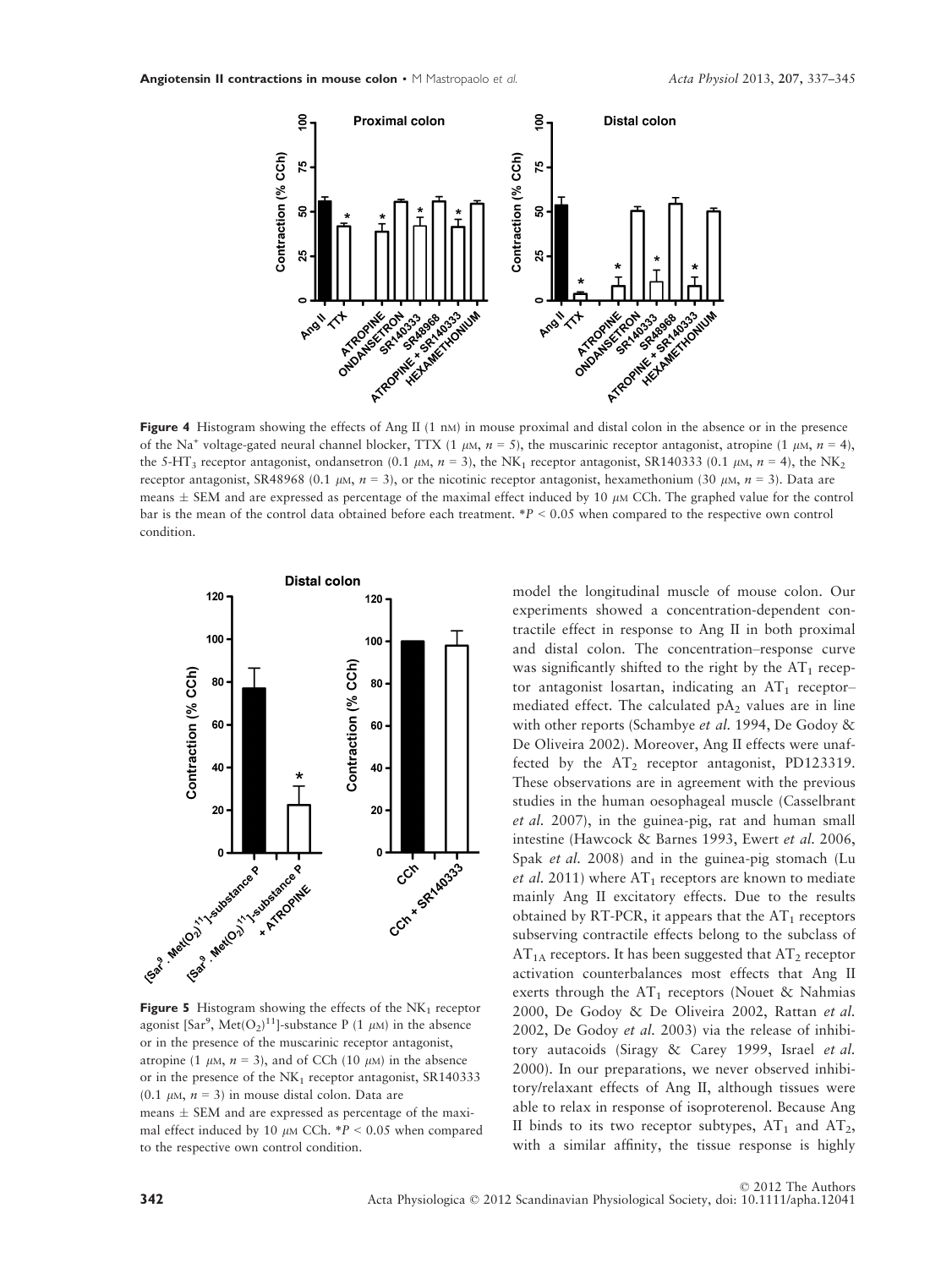

Figure 6 Expression of transcripts encoding the components of RAS, renin, angiotensinogen (AGT), angiotensin-converting enzyme (ACE), angiotensin receptors (AT<sub>1A</sub>, AT<sub>1B</sub>, AT<sub>2</sub>) in proximal and distal colon preparation.  $\beta$ -Actin ( $\beta$ -Act) primer was used as a control for cDNA integrity. A 100-bp DNA ladder was used as marker.

dependent on the relative responsiveness of both receptors (Nouet & Nahmias 2000). Therefore, when the  $AT_1$  subtype is inhibited and the  $AT_2$  receptor is free to interact with Ang II, the  $AT_2$ -mediated effect becomes predominant (De Godoy & De Oliveira 2002, Rattan et al. 2002, De Godoy et al. 2003). In our preparation, the  $AT_2$  receptor antagonist, PD123319, did not affect Ang II-induced contraction even when the  $AT_1$  subtype receptors are inhibited by losartan. Results from PCR analysis showed that in control condition, there is not a detectable expression of  $AT_2$  receptors in the proximal colon, whilst a low expression is evident in the distal colon. However, it should also be noted that  $AT_2$  receptor expression may vary according to tissue conditions, such as hypoxia or inflammation (Volpe *et al.* 2003, Smith & Missailidis 2004). Further studies should address whether conditions may exist in which  $AT<sub>2</sub>$ receptor expressions are increased in mouse colon and whether this is associated with an altered response to Ang II.

Tetrodotoxin partially antagonized the Ang II-induced responses in the proximal colon response suggesting that, in this region,  $AT<sub>1A</sub>$  receptors are localized both at pre-junctional level, where would acting modulating neurotransmitter release from the enteric nerves, and at post-junctional level, likely on the smooth muscle cells. Indeed, TTX abolished the effects of Ang II in distal colon, suggesting a prevalent localization of  $AT_{1A}$  receptors at pre-junctional level in this region. Pre-junctional  $AT_1$  receptors, mediating Ang II effects, have been demonstrated in the guineapig small intestine (Hawcock & Barnes 1993, Wang et al. 2005), whilst Ang II acts primarily through  $AT_1$ receptor located on the musculature in the isolated human and rat small intestine (Ewert et al. 2006, Spak et al. 2008) and human oesophagus (Casselbrant et al. 2007). In our preparations, the contractile response mediated by pre-junctional  $AT<sub>1A</sub>$  receptor activation was due to the involvement of cholinergic and tachykinergic pathways, because it was antagonized by atropine and by the selective antagonist of NK<sub>1</sub> receptor, SR140333. Either atropine or SR140333 reduces Ang II responses to a level not significantly different from that measured in the presence of TTX. Moreover, the observation that, when atropine and SR140333 were applied in combination, there were not any additive effects, indicates that acetylcholine and tachykinins, likely substance P, are subsequently involved in the mediation of the indirect responses to Ang II in mouse colon. In particular, we may suggest that Ang II would induce release of substance P by enteric nerves, which acting on  $NK_1$ receptors, in turn, would induce release of acetylcholine, being the final contractile mediator, because, as already shown (Mule' et al. 2007, Matsumoto et al. 2009), the contraction induced by a selective  $NK_1$ receptor agonist was reduced by atropine, whilst SR140333 did not affect carbachol-induced muscular contraction. This conclusion differs from what observed in guinea-pig small intestine where Ang II responses are due to activation of angiotensin receptors located neuronally on both cholinergic and tachykinergic nerves (Hawcock & Barnes 1993). Specie and tissue differences may account for this discrepancy. Moreover, because  $5-HT$  through  $5-HT_3$ receptor activation is involved in the regulation of intestinal contractility via modulation of neurotransmitter release either from cholinergic or noncholinergic neurones (Tuladhar et al. 2000, Chetty et al. 2006, Denes et al. 2009), we tested the possibility 5-HT3 receptor activation could be involved in Ang II-induced contraction. Such a hypothesis can be discarded because Ang II effects were not modified by ondasetron,  $5-HT_3$  receptor antagonists. Indeed, in the neural circuit activated by Ang II, are not involved cholinergic interneurones as result by the lack of efficacy of hexamethonium treatment.

The observation that Ang II is able to affect intestinal contractility at a dose similar to the plasma concentration (about 0.01 nM) detected in mouse under basal conditions (Cholewa & Mattson 2005) indicates that angiotensin receptors in the mouse colon can be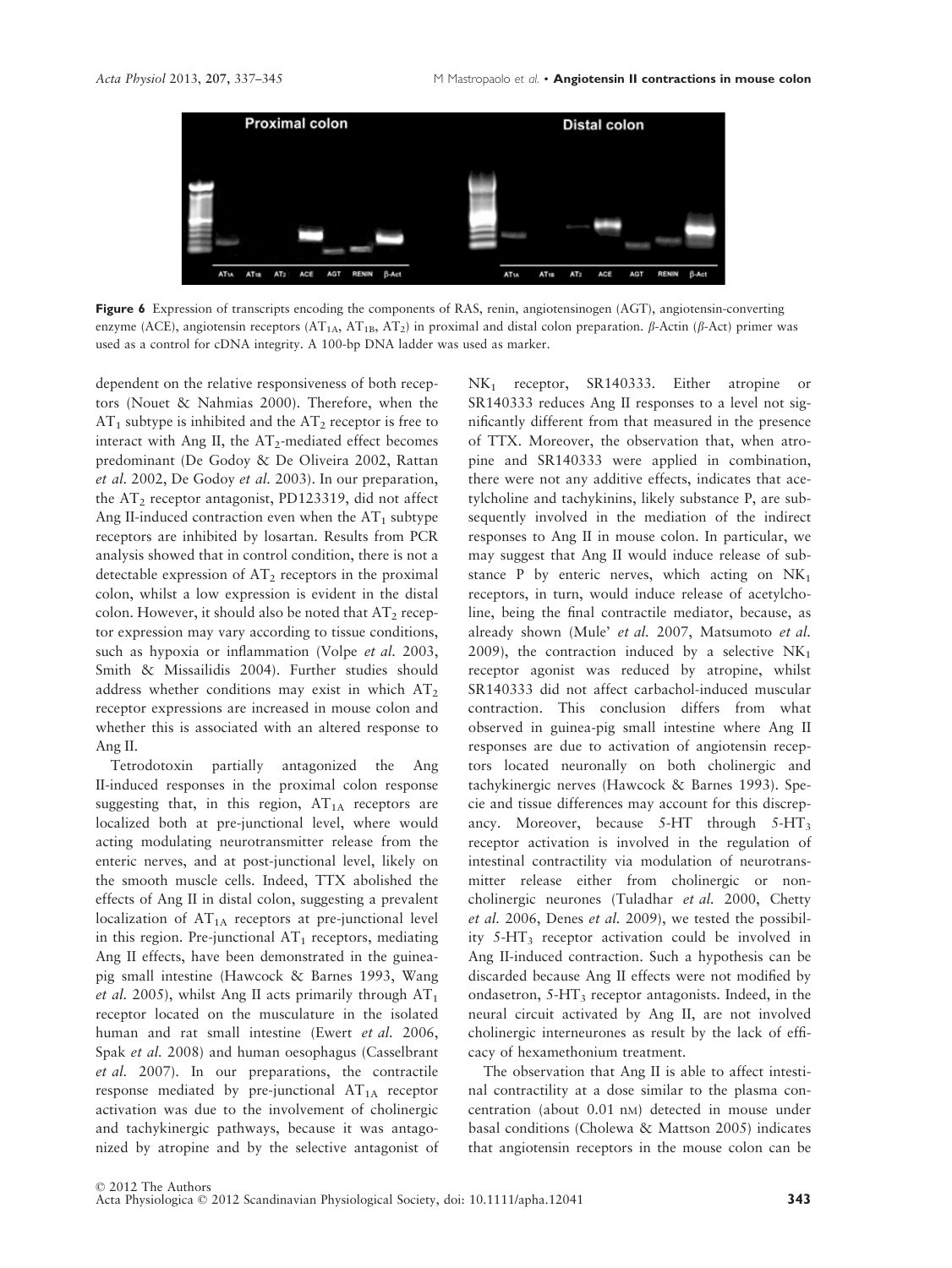targeted by Ang II formed both at distance (endocrine action) and locally (paracrine action). The modulation of the colonic contractility and the consequent impact on intestinal transit can be one of the physiological mechanisms by which Ang II would control body fluid and electrolyte homoeostasis. We are aware that, in addition to the key mediator octapeptide Ang II, other AGT fragments have been shown to be biologically active, such as angiotensin $1-7$  and angiotensin III and IV, and this will deserve attention.

In conclusion, the presence in the murine colon of the components of RAS suggests that Ang II is also locally generated to control mouse colon motility. In particular, Ang II positively modulates the spontaneous contractile activity via activation of post-junctional and pre-junctional  $AT<sub>1A</sub>$  receptors, the latter located on the enteric nerves and modulating the release of tachykinins and acetylcholine. Tachykinergic neurones and cholinergic neurones are sequentially recruited by Ang II to induce muscular contraction.

# Conflict of interest

None.

This work was supported by a grant from Ministero dell'Universita e della Ricerca Scientifica – Italy.

#### **References**

- Baldassano, S., Zizzo, M.G., Serio, R. & Mule, F. 2009. Interaction between cannabinoid  $CB<sub>1</sub>$  receptors and endogenous ATP in the control of spontaneous mechanical activity in mouse ileum. Br J Pharmacol 158, 243–251.
- Casselbrant, A., Edebo, A., Wennerblom, J., Lonroth, H., Helander, H.F., Vieth, M., Lundell, L. & Fandriks, L. 2007. Actions by angiotensin II on esophageal contractility in humans. Gastroenterology 132, 249–260.
- Chetty, N., Irving, H.R. & Coupar, I.M. 2006. Activation of 5-HT3 receptors in the rat and mouse intestinal tract: a comparative study. Br J Pharmacol 148, 1012-1021.
- Cholewa, B.C. & Mattson, D.L. 2005. Influence of elevated renin substrate on angiotensin II and arterial blood pressure in conscious mice. Exp Physiol 90, 607-612.
- De Gasparo, M., Catt, K.J., Inagami, T., Wright, J.W. & Unger, T. 2000. International union of pharmacology. XXIII. The angiotensin II receptors. Pharmacol Rev 52, 415–472.
- De Godoy, M.A. & De Oliveira, A.M. 2002. Cross-talk between AT(1) and AT(2) angiotensin receptors in rat anococcygeus smooth muscle. J Pharmacol Exp Ther 303, 333-339.
- De Godoy, M.A., Accorsi-Mendonca, D. & de Oliveira, A.M. 2003. Inhibitory effects of atropine and hexamethonium on the angiotensin II-induced contractions of rat anococcygeus smooth muscles. Naunyn Schmiedebergs Arch Pharmacol 367, 176–182.
- Denes, V., Wilhelm, M., Nemeth, A. & Gabriel, R. 2009. Interactions of serotoninergic, cholinergic, and tachykinin-

containing nerve elements in the rabbit small intestine. Anat Rec (Hoboken) 292, 1548–1558.

- Ewert, S., Spak, E., Olbers, T., Johnsson, E., Edebo, A. & Fandriks, L. 2006. Angiotensin II induced contraction of rat and human small intestinal wall musculature in vitro. Acta Physiol (Oxf) 188, 33–40.
- Fändriks, L. 2010. The angiotensin II type 2 receptor and the gastrointestinal tract. J Renin Angiotensin Aldosterone Syst 11, 43–48.
- Fändriks, L. 2011. The renin-angiotensin system and the gastrointestinal mucosa. Acta Physiol 201, 157–167.
- Fyhrquist, F. & Saijonmaa, O. 2008. Renin-angiotensin system revisited. *J Intern Med* 264, 224-236.
- Garg, M., Angus, P.W., Burrell, L.M., Herath, C., Gibson, P.R. & Lubel, J.S. 2012. Review article: the pathophysiological roles of the renin-angiotensin system in the gastrointestinal tract. Aliment Pharmacol Ther 35, 414–428.
- Hawcock, A.B. & Barnes, J.C. 1993. Pharmacological characterization of the contractile responses to angiotensin analogues in guinea-pig isolated longitudinal muscle of small intestine. Br J Pharmacol 108, 1150–1155.
- Israel, A., Cierco, M. & Sosa, B. 2000. Angiotensin AT(2) receptors mediate vasodepressor response to footshock in rats. Role of kinins, nitric oxide and prostaglandins. Eur J Pharmacol 394, 103–108.
- Jackson, E.K.. 2001 Renin and angiotensin. In: L.S. Goodman & A. Gilman (eds) The pharmacological basis of therapeutics, 10th edn, pp. 809–841. McGraw-Hill, New York.
- Johren, O., Golsch, C., Dendorfer, A., Qadri, F., Hauser, W. & Dominiak, P. 2003. Differential expression of AT1 receptors in the pituitary and adrenal gland of SHR and WKY. Hypertension 41, 984–990.
- Lu, H.L., Wang, Z.Y., Huang, X., Han, Y.F., Wu, Y.S., Guo, X., Kim, Y.C. & Xu, W.X. 2011. Excitatory regulation of angiotensin II on gastric motility and its mechanism in guinea pig. Regul Pept 167, 170–176.
- Matsumoto, K., Kurosawa, E., Terui, H., Hosoya, T., Tashima, K., Murayama, T., Priestley, J.V. & Horie, S. 2009. Localization of TRPV1 and contractile effect of capsaicin in mouse large intestine: high abundance and sensitivity in rectum and distal colon. Am J Physiol Gastrointest Liver Physiol 297, G348–360.
- Mule', F., Amato, A. & Serio, R. 2007. Role for NK(1) and NK(2) receptors in the motor activity in mouse colon. Eur J Pharmacol 570, 196–202.
- Nouet, S. & Nahmias, C. 2000. Signal transduction from the angiotensin II AT2 receptor. Trends Endocrinol Metab 11, 1–6.
- Nylander, O. 2011. The impact of cyclooxygenase inhibition on duodenal motility and mucosal alkaline secretion in anaesthetized rats. Acta Physiol 201, 179–192.
- Paul, M., Poyan, M.A. & Kreutz, R. 2006. Physiology of local renin-angiotensin systems. Physiol Rev 86, 747– 803.
- Persson, P.B. & Henriksson, J. 2011. Good publishing practice in physiology. Acta Physiol (Oxf) 203, 403–407.
- Rattan, S., Fan, Y.P. & Puri, R.N. 2002. Comparison of Angiotensin II (Ang II) effects in the internal anal sphincter